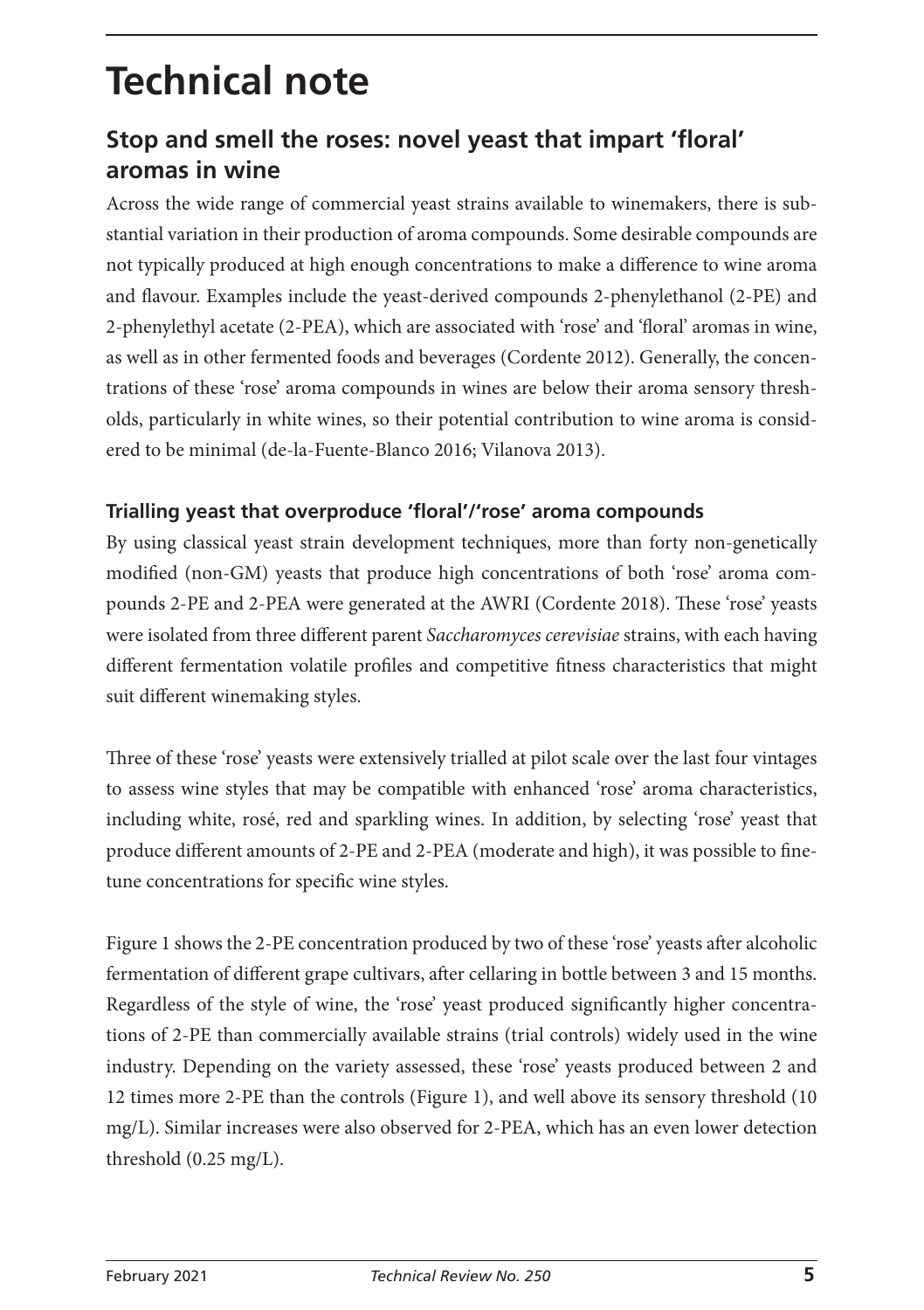

**Figure 1.** Fold change in 2-PE production between 'rose' yeasts and a control strain in different wine styles. The relative amount of 2-PE produced by the control strain was normalised to 1. The scale of the pilot-scale winemaking trials was 20 litres for the white and rosé wines, and 50 kg for the red wines. White, sparkling and rosé wines were fermented with strain AWRI 2965; while AWRI 2940 was used for the red wines.

### **Sensory effects**

These wines were subjected to either informal sensory evaluation or formal quantitative sensory descriptive analysis using the highly trained AWRI sensory panel, to determine whether differences in wine volatile concentrations resulted in differences in wine aroma and flavour. Wines produced with the 'rose' yeasts were always compared with those made with a commercially available strain as a control. The sensory data demonstrate that the 'rose' yeast had the largest sensory effect in white varieties, particularly those with neutral or less aromatic profiles such as Chardonnay and Pinot Gris.

### **Case study 1: Chardonnay**

In the 2018 vintage the sensory effects of two different 'rose' yeast strains (one moderate-2-PE-producing [AWRI 2965], and one high 2-PE-producing [AWRI 2940]) were assessed in making Chardonnay wine from Adelaide Hills grapes. Both yeasts produced wines that were more highly rated in 'rose' aroma and flavour than the control (Figure 2). The 'rose' aroma intensity scores correlated with the amount of 2-PE produced by each strain. Conversely, the 'rose' yeast wines were rated lower than the control wine for the negative attribute 'cooked vegetable/potato' aroma. Interestingly, the 'rose' aromas were more prominent after 12 months in bottle than at 3 months, highlighting the stability of higher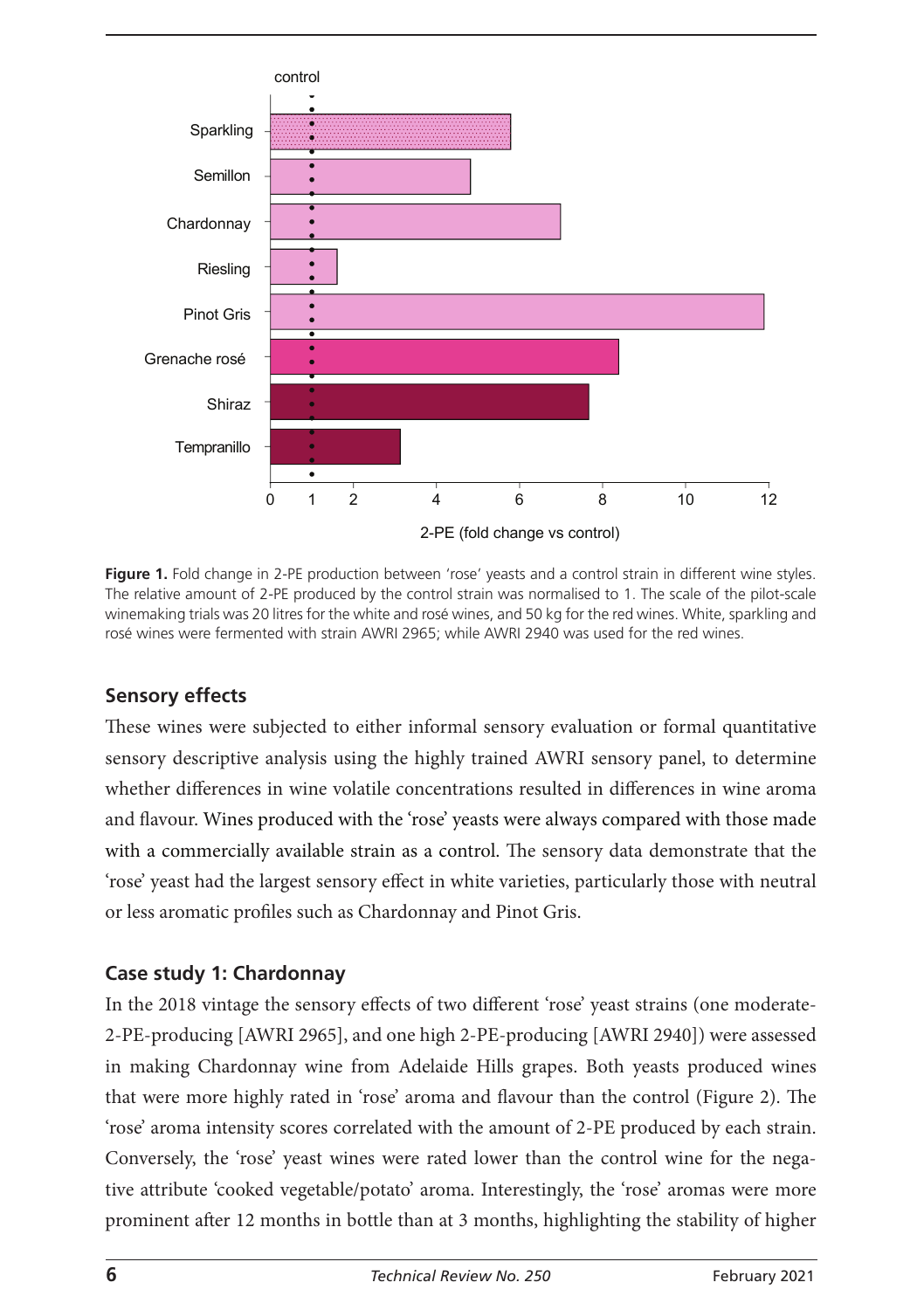alcohol-based aromas, as opposed to some 'fruity' or 'estery' aromas that tend to decrease with time in bottle.



Figure 2. Mean ratings for aroma attributes for 2018 Chardonnay wines (20-litre scale) produced using a control, and a moderate (AWRI2965) and high (AWRI2940) 2-PE-producing yeast. Wines were produced in three fermentation replicates and assessed by a panel of 10 judges.

#### **Case study 2: Shiraz**

The use of 'rose' aroma yeasts may not necessarily complement the flavour profile of all varieties, in particular red wines. An example sensory profile of Shiraz wine (50 kg ferments) made using a standard red winemaking strain (control) and the high 2-PE-producing strain (AWRI 2940) is provided in Figure 3.



**Figure 3.** Mean attribute scores for Shiraz wines made using a control yeast and the high PE-producing yeast AWRI 2940. Wines were produced in three fermentation replicates (50 kg each) and assessed by a panel of 10 judges.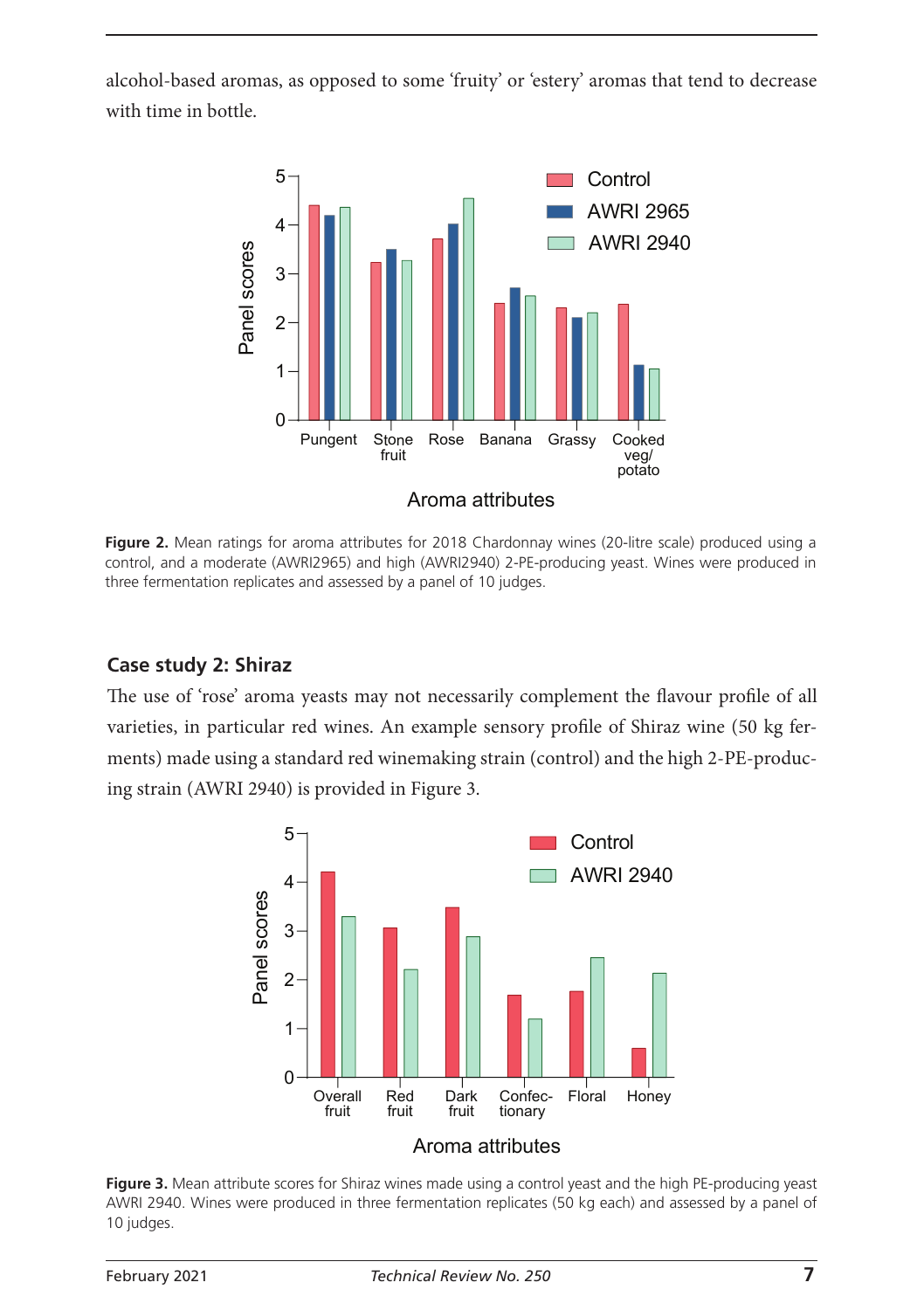Shiraz wines made with AWRI 2940 yeast were rated higher in 'floral' and 'honey' aromas in a formal sensory analysis, and in this sense their sensory profiles were comparable to the Chardonnay wines. However, other aroma attributes typically seen in Shiraz were masked, with the wines scoring lower in 'overall fruit', 'dark fruit' and 'red fruit' aromas, as well as in 'confectionary' (Figure 3). In this study the wines made with the 'rose' yeast were considered unbalanced on the palate and did not meet expectations for the flavour profile of Shiraz wine.

## **Case study 3: Sparkling wines**

In 2019 two 'rose' yeast strains that produce moderate amounts of 2-PE were evaluated for their suitability for Chardonnay sparkling wine production. The sparkling wines in the trial were produced using the traditional method (bottle fermented), with hand-picked Chardonnay grapes from the Adelaide Hills. Different strain combinations were used for the primary and secondary fermentations to discover the stage in which the 'rose' yeast would have the greatest effect on the finished wine. Chardonnay must was partitioned into 30-litre vessels and inoculated with either the control strain or one of the two 'rose' yeasts. After completion of both alcoholic and malolactic fermentations, base wines were cross-flow filtered. Sugar was added to each of the base wines at a level that would result in  $\sim$  6 Bar pressure following secondary fermentation. The base wines were then split and inoculated with either the control strain or one of the 'rose' yeast strains to initiate secondary fermentation, which was completed in bottle. The wines were matured for eight months on yeast lees and disgorged, with sugar added to achieve a style similar to a Brut wine.

The largest effect was achieved when the 'rose' yeasts were used during primary fermentation, with concentrations of 2-PE between five and seven times higher when a 'rose' yeast was used compared to the control strain (Figure 4). The amount of 2-PE produced during secondary fermentation was limited compared to that produced during the primary fermentation, with increases of around 20–25 mg/L compared to the control (Figure 4).

Sensory analysis of the wines revealed that both 'rose' yeasts produced sparkling wines with distinctive sensory properties. In a reflection of the 2-PE production profile, yeast strain choice during primary fermentation had the greatest sensory impact. While the 'rose' yeasts were able to successfully complete secondary fermentation, the sensory attributes of the finished wines were indistinguishable from those in which the control strain was used for secondary fermentation. The use of AWRI 4390 for primary fermentation resulted in sparkling wines with the most interesting attributes, as this strain brought forward more intense 'rose' aromas and flavours than the control, as well as more intense 'apple' aromas (Figure 5, green). Surprisingly, and even though wines fermented with AWRI 2965 had the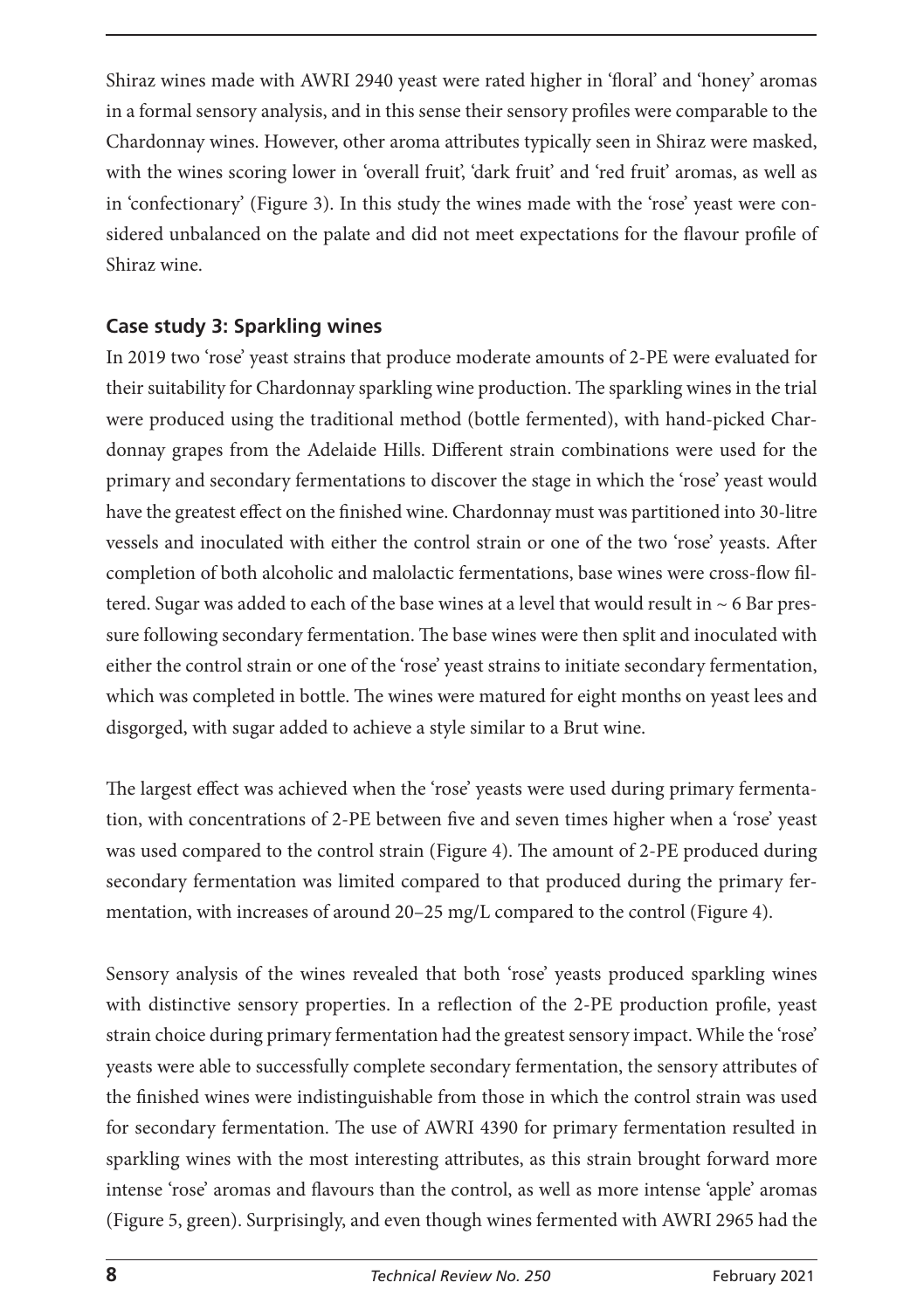highest 2-PE levels overall, these were not characterised by intense 'rose' or 'fruity' aromas, but instead displayed a 'brioche' aroma (Figure 5, blue). In addition, these wines showed some bitterness and were noted as having more foam persistence (crown).

These results showed that AWRI 4390 may offer winemakers an alternative yeast with which to produce a distinctive base wine with desirable 'floral' aroma and low bitterness for fresh and fruity sparkling styles; conversely, AWRI 2965 due to its less fruity and more oxidative aroma profile may be better suited to more austere sparkling wine styles.



**Figure 4.** Production of 2-PE (mg/L) at different phases of the sparkling winemaking process by combinations of two moderate 'rose' yeasts (AWRI 2965 and AWRI 4390) and a control strain. Bars with the same colour denote wines produced with the same yeast for primary fermentation (red for control, blue for AWRI 2965 and green for AWRI 4390), while the yeast used for secondary fermentation is also indicated. Base or nonfermented (n.f.) wine is shaded.

### **Conclusion**

Different wine yeast strains produce divergent profiles of aroma compounds, and the choice of strain to conduct the alcoholic fermentation can have a substantial effect on the final aroma and flavour of wine. Trials of newly developed 2-PE overproducing 'rose' yeasts in producing white wines found an especially large effect on Pinot Gris and Chardonnay wines. The use of 'rose' yeast might also be suitable for light rosé styles but seems to be less appropriate for red winemaking.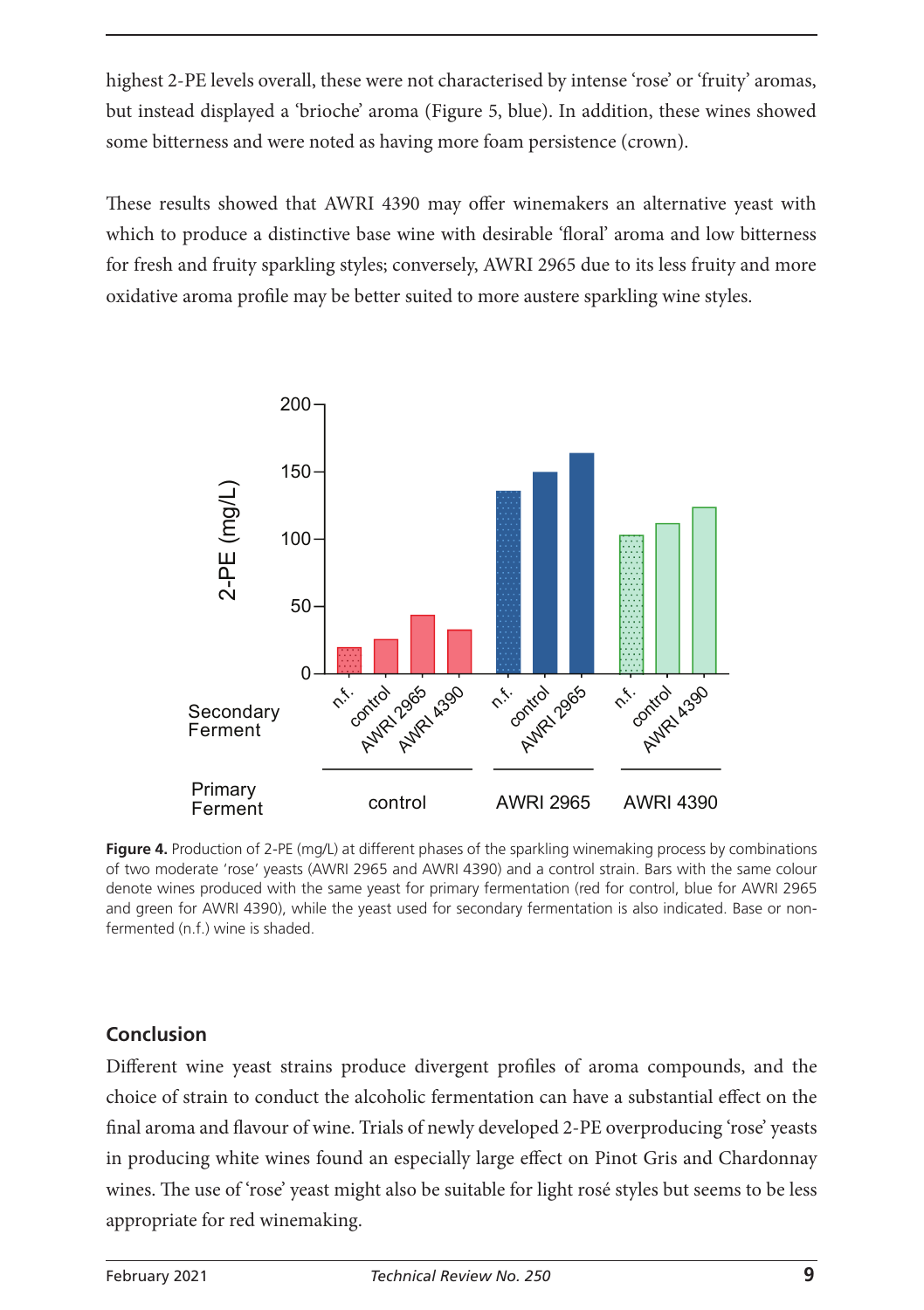

**Figure 5.** Factors 1 and 2 for the scores (A) and loadings (B) plots from partial least squares regression models for the sparkling wine trial. Compounds important to the model are indicated by large dots with non-significant analytes indicated by small unlabelled dots. Different colours in the scores plot indicate different yeast strains used in primary fermentation and different shapes indicate different yeast strains used in secondary fermentation.